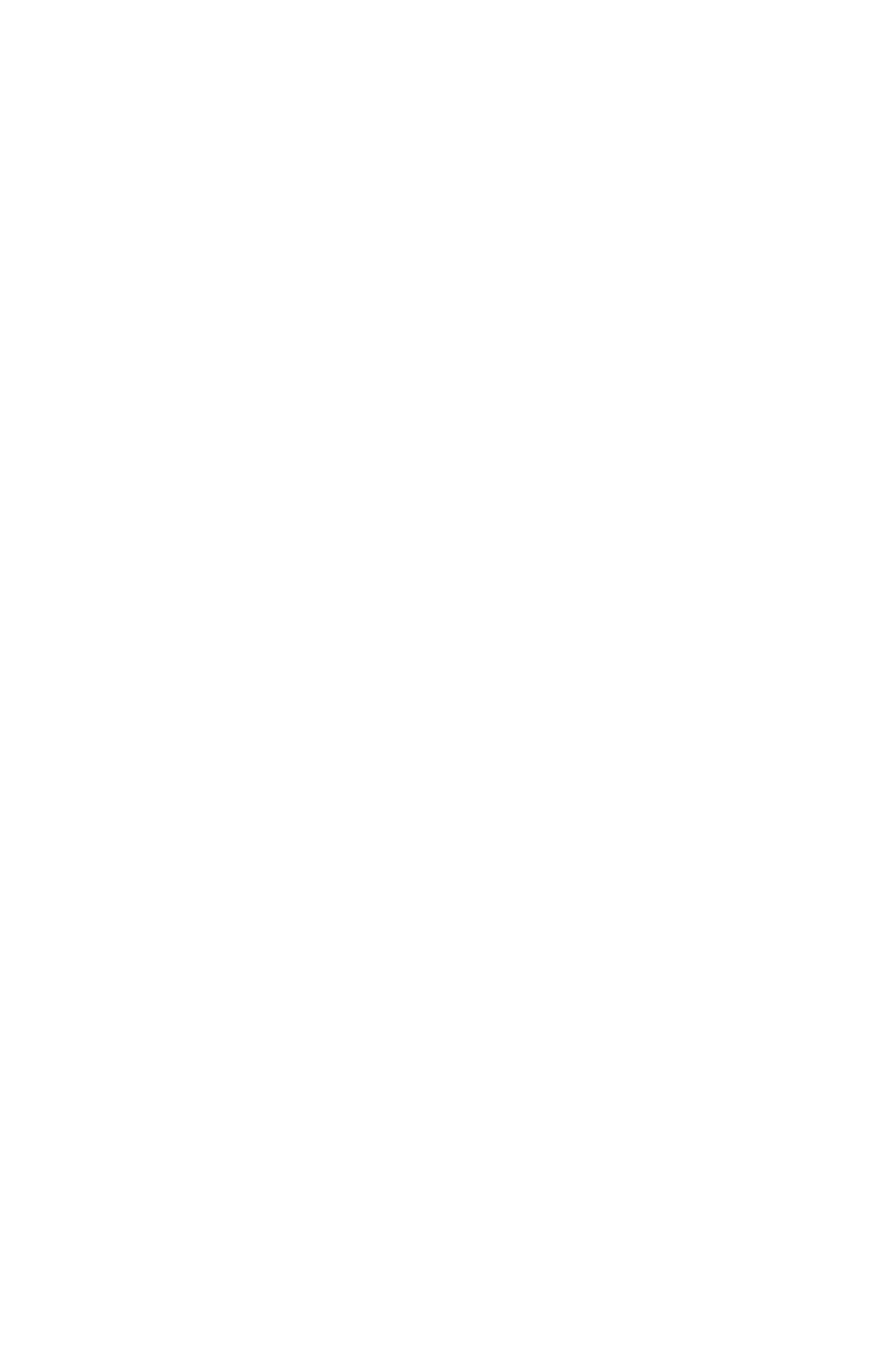# TREATY SERIES. No. 19. 1894.

## **CONVENTION**

**BETWEEN** 

## GREAT BRITAIN AND CHINA.

GIVING EFFECT TO

# ARTICLE III OF THE CONVENTION OF **JULY 24, 1886.** RELATIVE TO BURMAH AND THIBET.

Signed at London, March 1, 1894.

[Ratifications exchanged at London, August 23, 1894.]

Presented to both Houses of Parliament by Command of Her Majesty. August 1894.

LONDON: PRINTED FOR HER MAJESTY'S STATIONERY OFFICE. BY HARRISON AND SONS, ST. MARTIN'S LANE. PRINTERS IN ORDINARY TO RER MAJESTY.

And to be purchased, either directly or through any Bookseller, from EYRE and SPOTTISWOODE, East Harding Street, Fleet Street, E.C., and 32, Abingdon Street, Westminster, S.W.; or<br>JOHN MENZIES & Co., 12, Hanover Street, Edinburgh, and 90, West Nile Street, Glasgow; or HODGES, FIGGIS, and Co., Limited, 104, Grafton Street, Dublin.  $[C. - 7547.]$ Price 7d.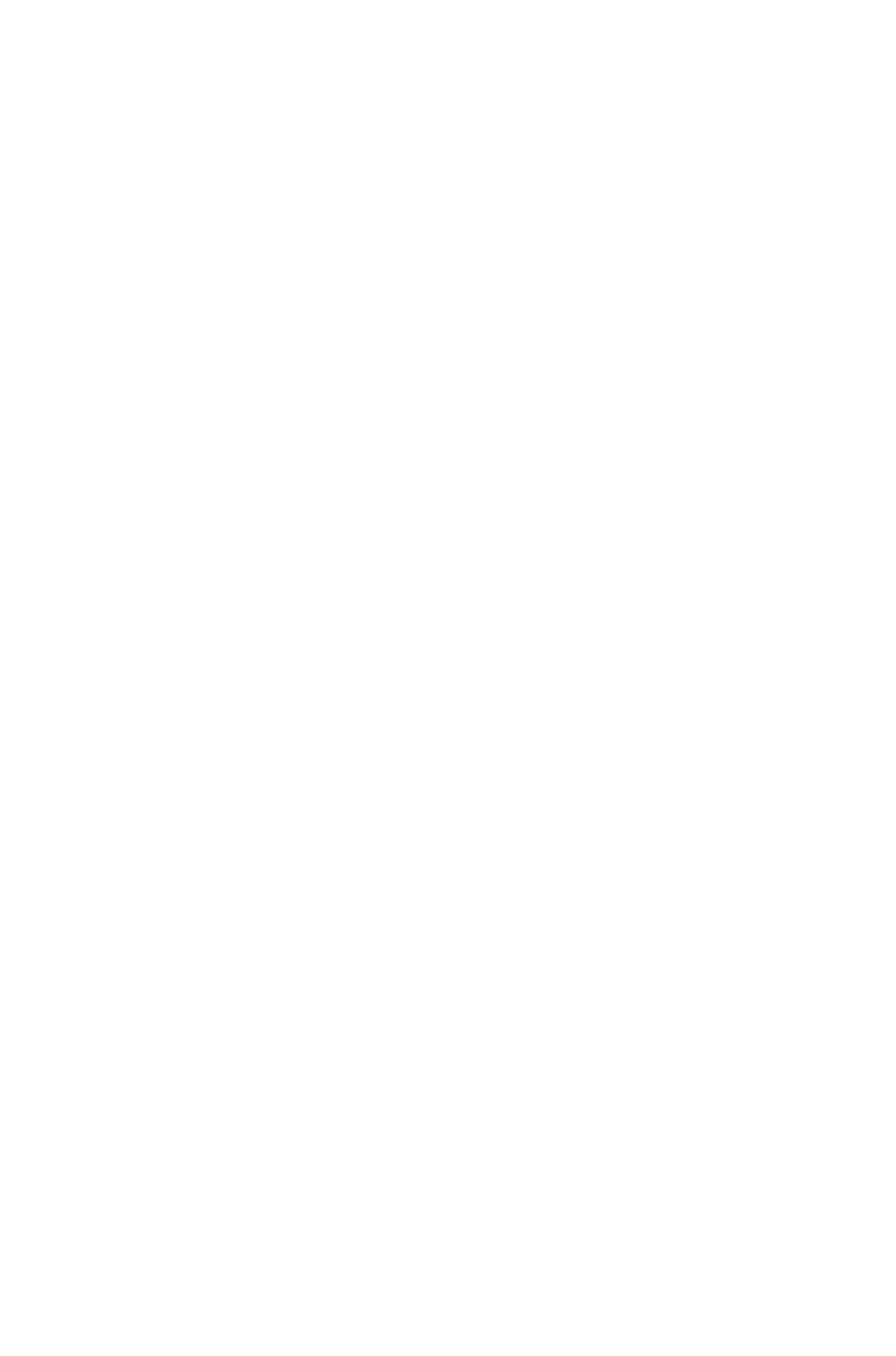# CONVENTION BETWEEN GREAT BRITAIN AND CHINA, GIVING EFFECT TO ARTICLE III OF THE CONVENTION OF JULY 24, 1886, RELA-TIVE TO BURMAH AND THIBET.

Signed at London, March 1, 1894.

[Ratifications exchanged at London, August 23, 1894.]

HER Majesty the Queen of the United Kingdom of Great Britain and Ireland, Empress of India, and His Majesty the Emperor of China, being sincerely desirous of consolidating the relations of friendship and good neighbourhood which happily exist between the two Empires, have resolved to conclude a Convention with the view of giving effect to Article III of the Convention relative to Burmah and Thibet, signed at Peking on the 24th July, 1886, and have appointed as their Plenipotentiaries for this purpose, that is to sav:

Her Majesty the Queen of the United Kingdom of Great Britain and Ireland, Empress of India, the Right Honourable the Earl of Roseberv, Knight of the Most Noble Order of the Garter, Her Britannic Majesty's Principal Secretary of State for Foreign Affairs:

And His Majesty the Emperor of China, Sieh Ta-jên, Envoy Extraordinary and Minister Plenipotentiary of China at the Court of St. James', and Vice-President of the Imperial Board of Censors:

Who, having mutually communicated to each other their respective Full Powers, found to be in good and due form, have agreed upon the following Articles :-

#### ARTICLE I.

It is agreed that the frontier between the two Empires, from latitude  $25^{\circ}$   $35'$  north, shall run as follows :-

Commencing at the high conical peak situated approximately<br>in that latitude and in longitude  $98^{\circ}$  14' east of Greenwich and 18° 16' west of Peking, the line will follow, as far as possible, the crest of the hills running in a south-westerly direction through Kaolang Pum and the Warong Peak, and thence run nearly midway between the villages of Wanchon and Kaolang-leaving the former to Burmah and the latter to China—on to Sabu Pum.

From Sabu Pum the frontier will run in a line slightly to the [59]  $\bf{B}$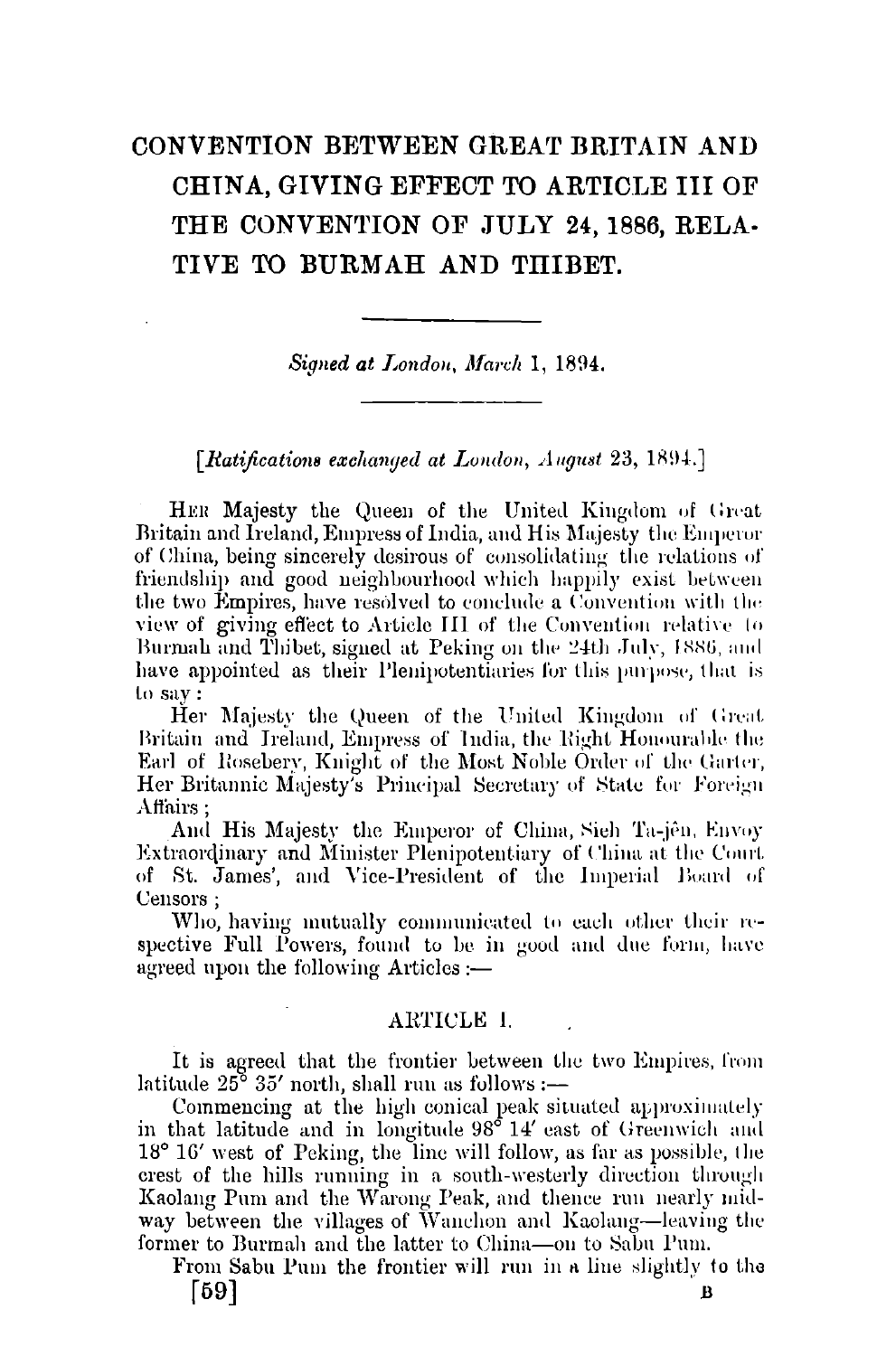south of west through Shatrung Pum to Namienku Pum; thence it will be continued, still running in a south-westerly direction, along the crest of the hills until it strikes the Tazar Kha River, the course of which it will follow from its source to its confluence with the Nam Tabet or Tabak Kha, thus leaving Uka to the east and Laipong to the west.

From the confluence of the Tazar Kha River with the Tabak Kha, the frontier will ascend the latter river to its junction with the Lekra Kha, which it will follow to its source near Nkrang. From the source of the Lekra Kha, leaving Nkrang, Kukum, and Singra to the west, and Sima and Mali to the east, the line will follow the Lesa Kha from its western source to its junction with the Mali River, and thence will ascend the Mali to its source near Hpunra Shikong; thence it will run in a south-westerly direction along the Laisa Kha from its source down to the point where it falls into the Molé River near Kadon, leaving the village of Kadon to the west and that of Laisa to the east.

The line will then follow the course of the Molé in a southeasterly direction to the place where it receives the Che Yang Kha, which latter river it will follow to its source in the Alau Pun. It will then be directed along the Nampaung River from its western source down to where it enters the Taping River.

This concludes the description of the first section of the frontier.

#### ARTICLE II.

The second section of the frontier, or that portion of it which extends from the Taping River to the neighbourhood of Meung Mao, will run as follows  $=$ 

Starting from the junction of the Khalong Kha with the Taping River, the frontier will follow the Khalong Kha and its western branch to its source; it will be drawn thence southward to meet the Sipaho or Lower Nanthabet at a spot immediately to the south-west of Hanton, leaving Matin to Great Britain and Loilongga-tong, Tiêh-pi-Kwan, and Hanton to China ; thence it will ascend the branch of the last-named river which has its source nearest to chat of the Mantein Kha. It will thence follow the crests of the line of hills running in a south-easterly direction to the more southerly of the two places named Kadaw, which is close to the Namwan River, leaving Kadaw to China and Palen to Great Britain. It will follow the Namwan River in a south-westerly direction down to the point in about latitude  $23^{\circ}$  55', where that river takes a south easterly course. Thence it will run in a direction somewhat west of south to the Nammak River, leaving Namkhai to Great Britain. It will follow the Nammak River to the point where it bifurcates in about latitude 23° 47', and will then ascend the southern branch till it reaches the crest of a high range of hills to the south of Mawsiu, in about latitude 23° 45'. It will follow the crest of this range (which runs slightly to the north of east) until it reaches the Shweli River at its junction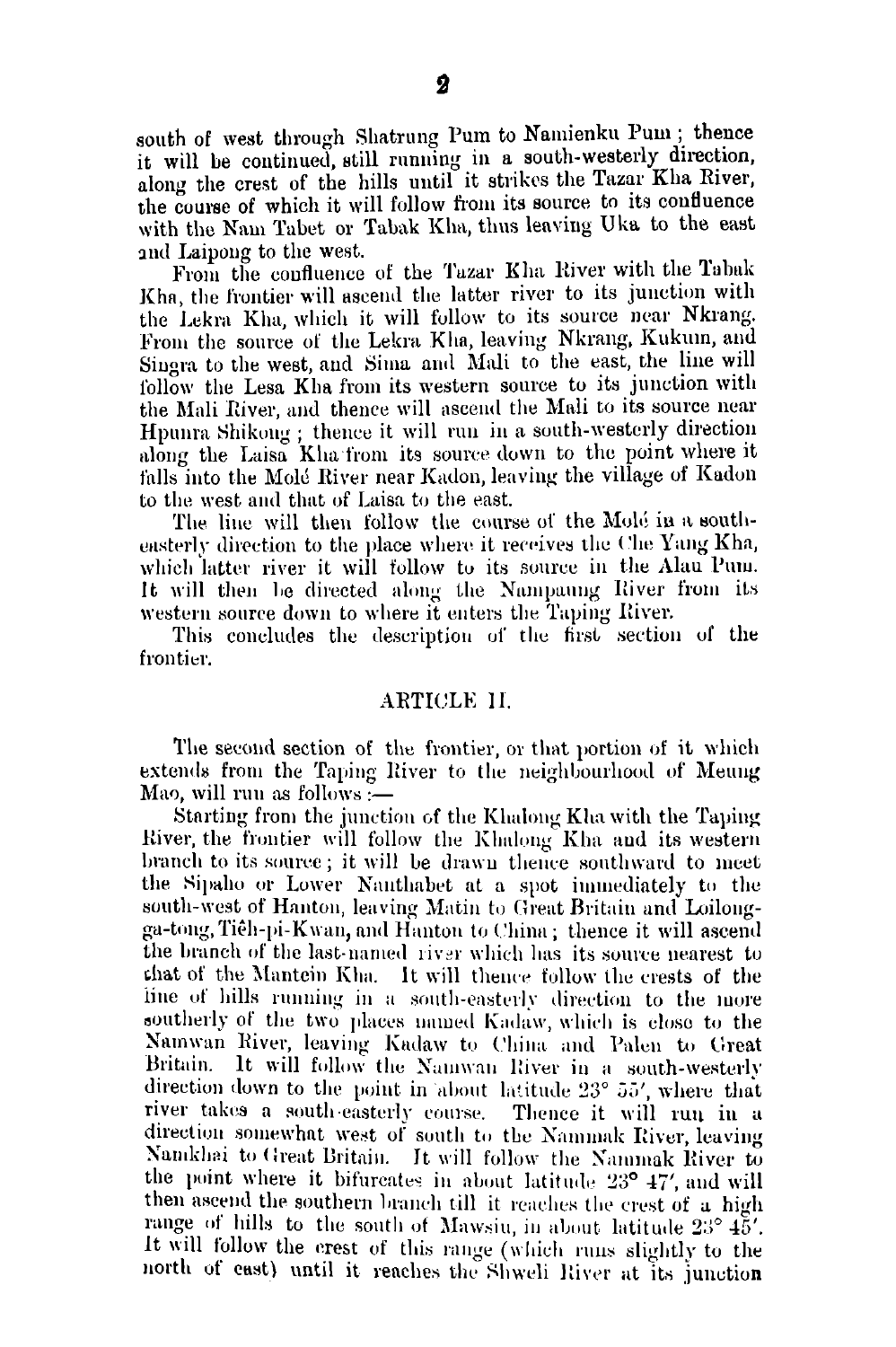with the Nammak, thus leaving to China the district of Mawsiu, the spot recently identified as Tien-ma-Kwan and the villages of Hinglon and Kongmow, lying to the north of the above-mentioned range.

It will then follow the course of the Shweli River, and where the river bifurcates, it will follow the more southerly of the two branches, leaving to China the island formed by them, until it reaches a point near the eastern end of the loop which the river forms opposite to Meung Mao, as indicated in the next Article of the Convention.

The Government of China consent that the most direct of the roads between Bhamo and Namkhan, where it passes through the small portion of Chinese territory south of the Namwan, shall, while remaining entirely open to Chinese subjects and to the tribesmen subject to China, be free and open to Great Britain for travellers. commerce, and administrative purposes, without any restrictions Her Britannic Majesty's Government shall have the whatever. right, after communication with the Chinese authorities, to execute any works which may be desirable for the improvement or repair of the road, and to take any measures which may be required for the protection of the traffic and the prevention of smuggling.

It is equally agreed that British troops shall be allowed to pass freely along this road. But no body of troops more than 200 in number shall be dispatched across it without the consent of the Chinese authorities, and previous notice in writing shall be given of every armed party of more than twenty men.

#### ARTICLE III.

The third section of the frontier will run as follows :—

It will commence from a point on the Shweli River, near to the east end of the loop formed by that river opposite to Meung Mao; thence paying due regard to the natural features and the local conditions of the country, it will trend in a south-easterly direction towards Ma-li-pa until it reaches, at a point in about longitude  $98^{\circ}$  7' east of Greenwich (18 $^{\circ}$  23' west of Peking), and latitude  $23^{\circ}$  52', a conspicuous mountain range. It will follow the crests of that range through Loiaipong and Loipanglom until it reaches the Salween River, in about latitude 23° 41'.

This portion of the frontier from the Shweli to the Salween River shall be settled by the Boundary Commission provided for in Article VI of the present Convention, and in such a manner as to give to China at least as much territory as would be included if the frontier were drawn in a straight line from Meung Mao towards Ma-li-pa.

If it should be found that the most suitable frontier will give to China a larger amount of territory than is stated above, the compensation to be given to Great Britain on some other part of the frontier shall be matter for subsequent arrangement.

From latitude 23° 41' the frontier will follow the Salween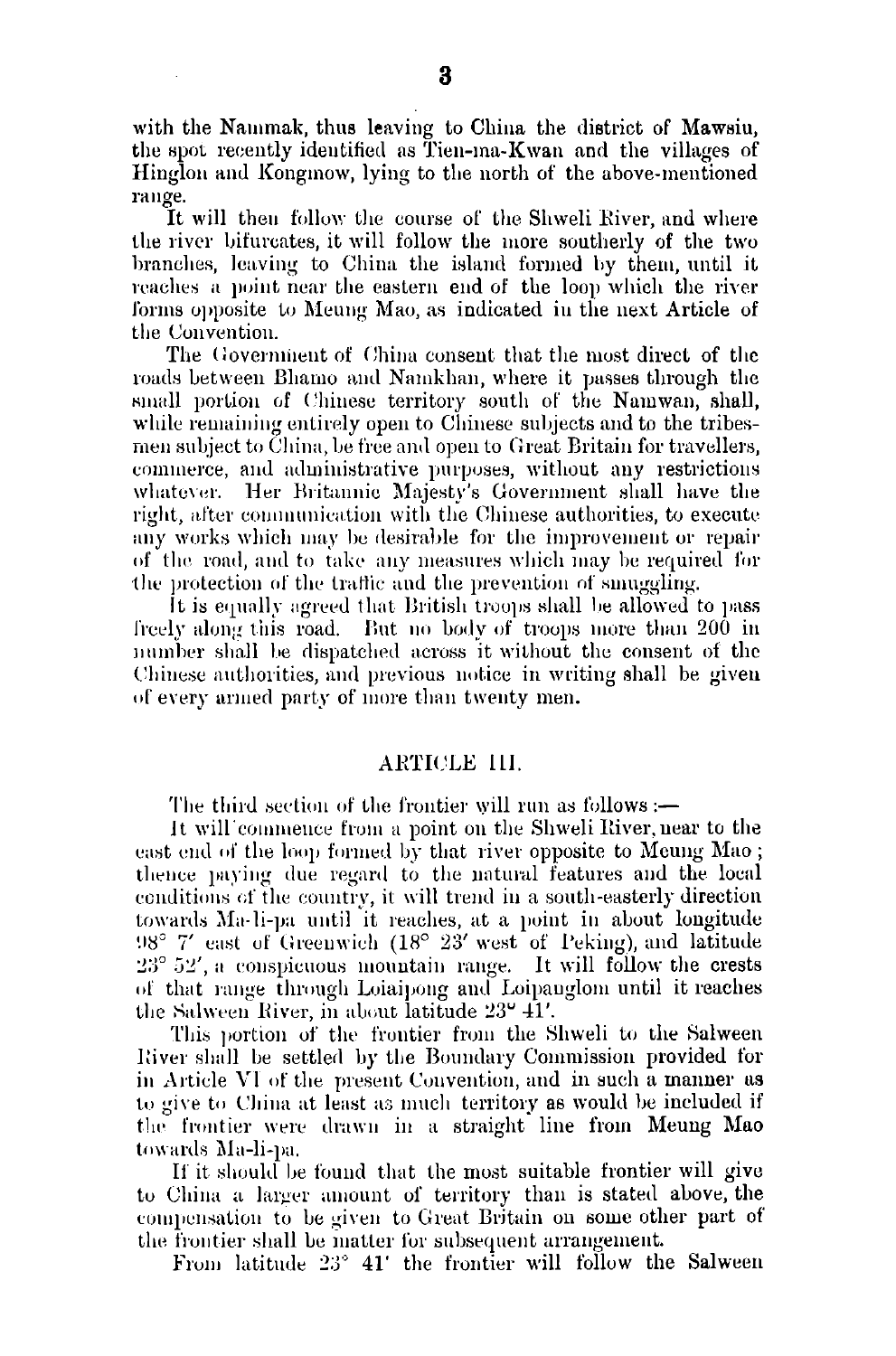until it reaches the northern boundary of the circle of Kunlong. It will follow that boundary in an easterly direction, leaving the whole circle of Kunlong, and the ferry of that name, to Great Britain, and leaving to China the State of Kokang.

It will then follow the course of the river forming the boundary between Somu, which belongs to Great Britain, and Mêng Ting. which belongs to China. It will still continue to follow the frontier between those two districts, which is locally well known. to where it leaves the aforesaid river and ascends the hills; and will then follow the line of water-parting between the tributaries of the Salween and the Meikong Rivers, from about longitude 99° east of Greenwich (17° 30' west of Peking), and latitude 23° 20'. to a point about longitude  $99^{\circ}$  40' east of Greenwich (16 $^{\circ}$  50' west of Peking), and latitude 23<sup>°</sup>, leaving to China the Tsawbwaships of Kêng Ma, Mengtung, and Mengko.

At the last-named point of longitude and latitude the line strikes a very lofty mountain range, called Kong-Ming-Shan, which it will follow in a southerly direction to about longitude 99°30' east of Greenwich (17° west of Peking), and latitude 22° 30'. leaving to China the district of Chen-pien Ting. Then, descending the western slope of the hills to the Namka River, it will follow the course of that river for about 10' of latitude, leaving Munglem to China, and Mangliin to Great Britain.

It will then follow the boundary between Munglem and Kyaing Tong, which is locally well known, diverging from the Namka River a little to the north of latitude 22°, in a direction somewhat south of east, and generally following the crest of the hills till it strikes the Namlam River in about latitude 21° 45' and longitude 100° east of Greenwich (16° 30' west of Peking).

It will then follow the boundary between Kyaing Tong and Kiang Hung, which is generally formed by the Namlam River, with the exception of a small strip of territory belonging to Kiang Hung, which lies to the west of that river just south of the lastnamed parallel of latitude. On reaching the boundary of Kyaing Chaing, in about latitude  $21^{\circ} 27'$ , and longitude  $100^{\circ} 12'$  east of Greenwich (16° 18' west of Peking), it will follow the boundary between that district and Kiang Hung until it reaches the Meikong River.

#### ARTICLE IV.

It is agreed that the settlement and delimitation of that pertion of the frontier which lies to the north of latitude 25° 35' north shall be reserved for a future understanding between the High Contracting Parties when the features and condition of the country are more accurately known.

#### ARTICLE V.

In addition to the territorial concessions in Northern Theinni, and the cession to China of the State of Kokang, which result from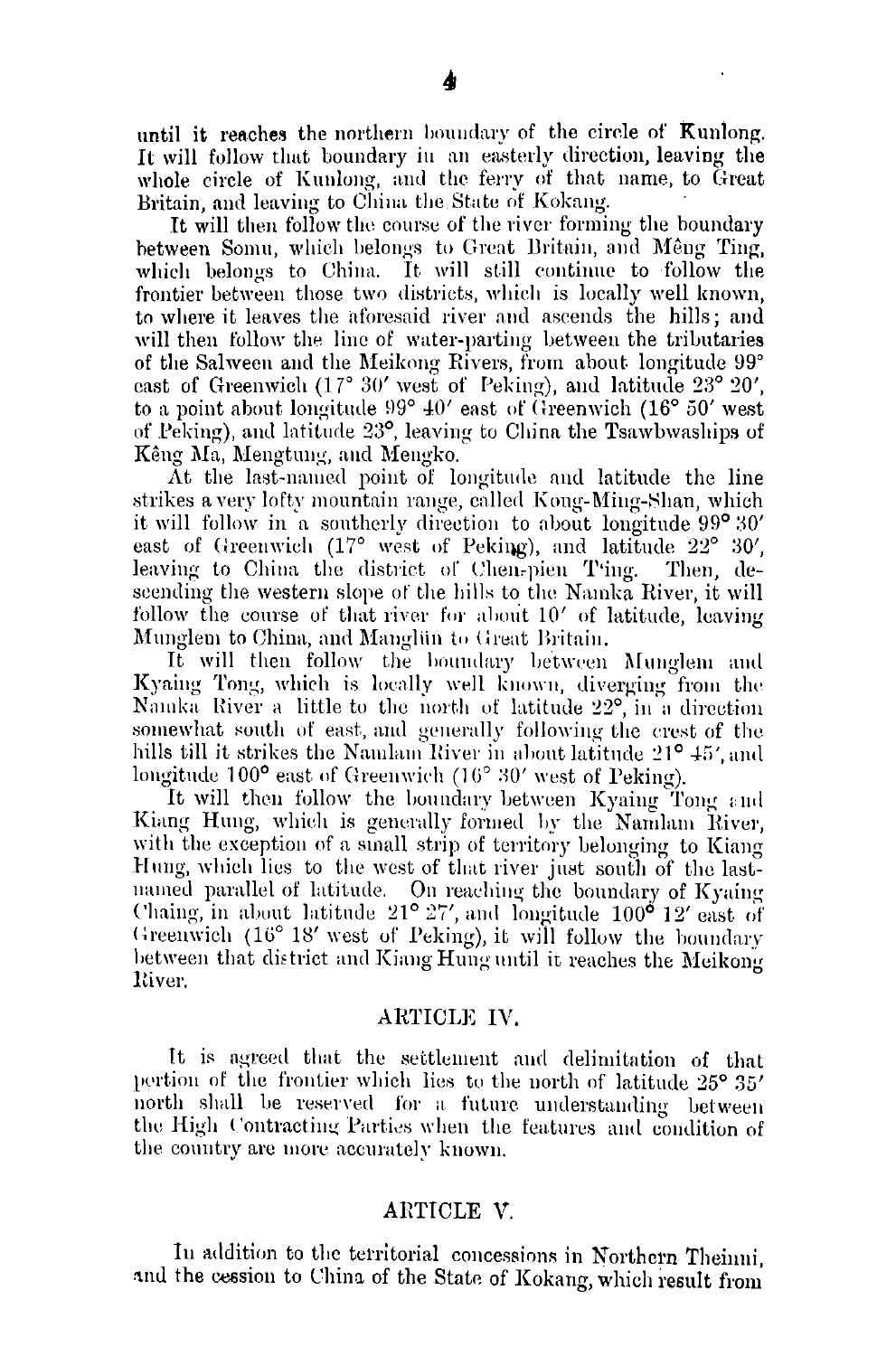the frontier as above described. Her Britannic Majesty, in consideration of the abandonment of the claims advanced by China to the territory lying outside and abutting on the frontier of the Prefecture of Yung Chang and Sub-Prefecture of Teng Yueh, agrees to renounce in favour of His Majesty the Emperor of China, and of his heirs and successors for ever, all the suzerain rights in and over the States of Munglem and Kiang Hung formerly possessed by the Kings of Ava concurrently with the Emperors of China. These and all other rights in the said States with the titles, prerogatives, and privileges thereto pertaining, Her Majesty the Queen-Empress renounces as aforesaid, with the sole proviso that His Majesty the Emperor of China shall not, without previously coming to an agreement with Her Britannic Majesty, cede either Munglem or Kiang Hung, or any portion thereof, to any other nation.

### ARTICLE VI.

It is agreed that, in order to avoid any local contention, the alignments of the frontier described in the present Convention. and shown on the maps annexed thereto, shall be verified and demarcated, and, in case of its being found defective at any point. rectified by a Joint Commission appointed by the High Contracting Parties; and that the said Commission shall meet, at a place hereafter to be determined on by the two Governments, not later than twelve months after the exchange of the ratifications of the present Convention; and shall terminate its labours in not more than three years from the date of its first meeting.

It is understood that any alterations in the alignment which the Joint Commission may find it necessary to make shall be based on the principle of equivalent compensations, having regard not only to the extent, but also to the value, of the territory involved. Further, that should the members of the Commission be unable to agree on any point, the matter of disagreement shall at once be referred to their respective Governments.

The Commission shall also endeavour to ascertain the situation of the former frontier-post of China named Hanlung Kwan. Τf this place can be identified, and is found to be situated in British territory, the British Government will consider whether it can, without inconventence, be ceded to China.

If it shall be found to the south-east of Meung Mao so as to be on the northern side of the straight line drawn from that place towards Ma-li-pa, it will in that case already belong to China.

#### ARTICLE VII.

It is agreed that any posts belonging to either country which may be stationed within the territory of the other when the Commission of Delimitation shall have brought its labours to a conclusion shall, within eight months from the date of such conclusion, be withdrawn, and their places occupied by the troops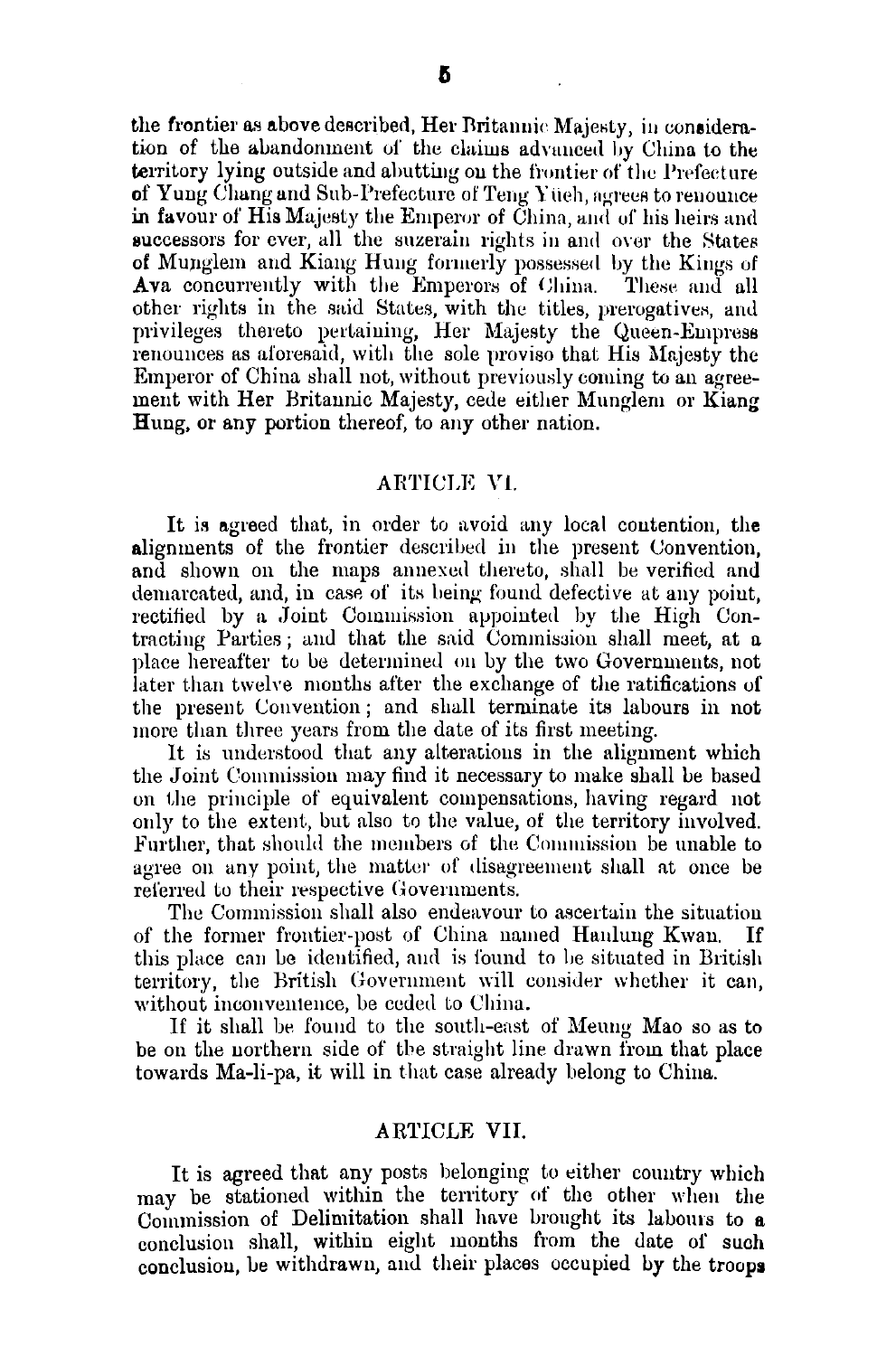of the other, mutual notice having in the meantime been given of the precise date at which the withdrawal and occupation will take place. From the date of such occupation the High Contracting Parties shall each within its own territories hold itself responsible for the maintenance of good order, and for the tranquillity of the tribes inhabiting them.

The High Contracting Parties further engage neither to construct nor to maintain within 10 English miles from the nearest point of the common frontier, measured in a straight line and horizontal projection, any fortifications or permanent camps, beyond such posts as are necessary for preserving peace and good order in the frontier districts.

#### ARTICLE VIII.

Subject to the conditions mentioned hereafter in Articles X and XI, the British Government, wishing to encourage and develop the land trade of China with Burmah as much as possible, consent. for a period of six years from the ratification of the present Convention, to allow Chinese produce and manufactures, with the exception of salt, to enter Burmah by land duty free, and to allow British manufactures and Burmese produce, with the exception of rice, to be exported to China by land free of duty.

The duties on salt and rice so imported and exported shall not be higher than those imposed on their import or export by sea.

#### ARTICLE IX.

Pending the negotiation of a more complete arrangement, and until the development of the trade shall justify the establishment of other frontier Customs stations, goods imported from Burnah into China or exported from China into Burmah shall be permitted to cross the frontier by Manwyne and by Sansi.

With a view to the development of trade between China and Burmah, the Chinese Government consent that for six years from the ratification of the present Convention the duties levied on goods imported into China by these routes shall be those specified in the General Tariff of the Maritime Customs diminished by three-tenths, and that the duties on goods exported from China by the same route shall be those specified in the same Tariff diminished by four-tenths.

Transit passes for imports and exports shall be granted in accordance with the Rules in force at the Treaty ports.

Smuggling or the carrying of merchandize through Chinese territory by other routes than those sanctioned by the present Convention shall, if the Chinese authorities think fit, be punished by the confiscation of the merchandize concerned.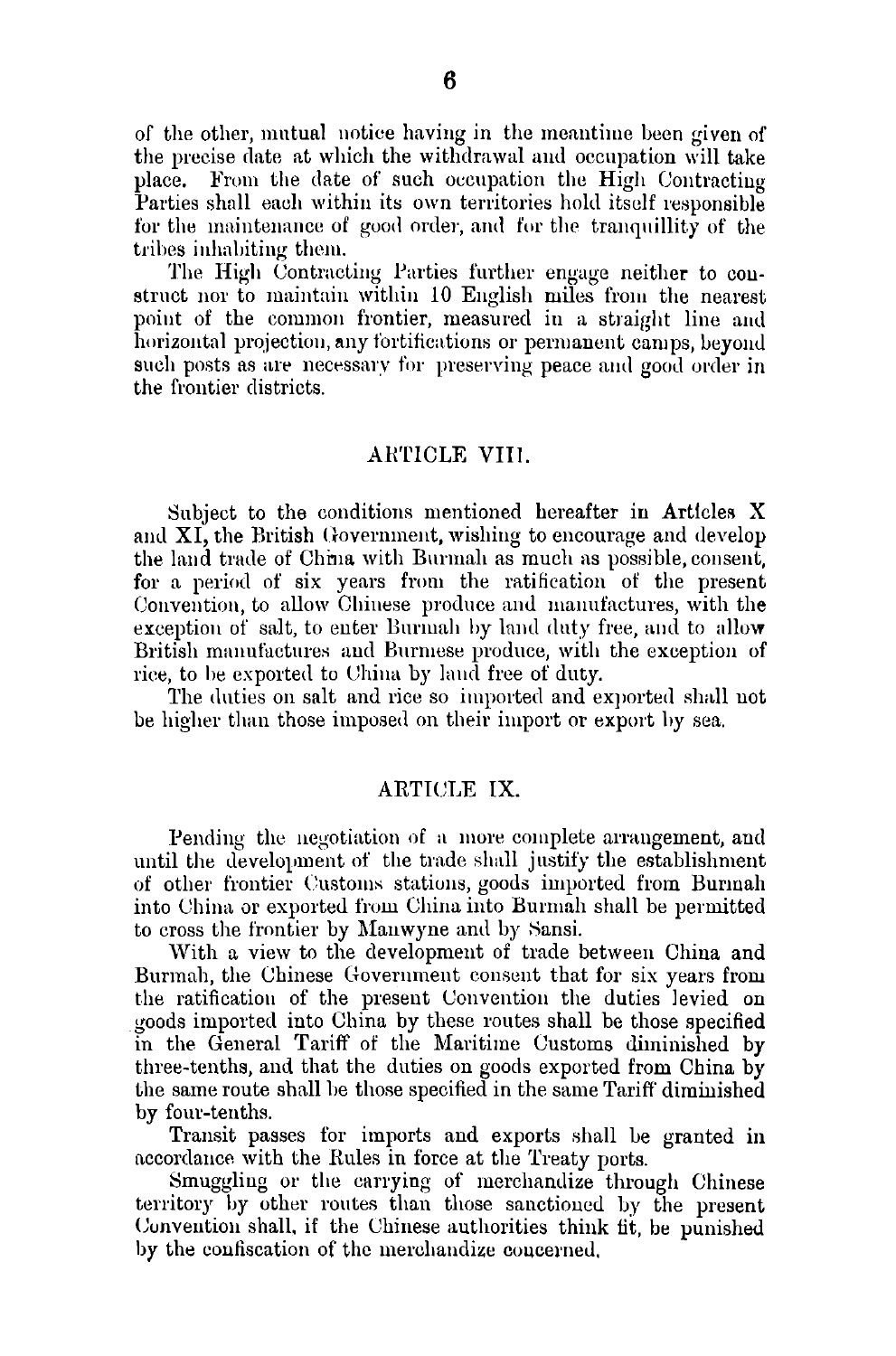#### ARTICLE X.

The following articles, being munitions of war, shall neither be exported from Burmah into China, nor imported from China into Burmah, save at the requisition of the Government desiring their importation ; neither shall they be sold to parties other than those who have been duly authorized by their respective Governments to purchase them  $:$ 

Cannon, shot and shell, cartridges and ammunition of all kinds, fire-arms and weapons of war of every description. Saltpetre, sulpliur, brimstone, gunpowder, dynamite, gun-cotton, or other explosives.

### ARTICLE XI.

The exportation from Burmah into China of salt is prohibited.

The exportation from China into Burmah of cash, rice, pulse, and grains of every kind is prohibited.

The importation and exportation across the frontier of opium and spirituous liquors is prohibited, excepting in small quantities for the personal use of travellers. The amount to be permitted will be settled under Customs Regulations.

Infractions of the conditions set forth in this and the preceding Article will be punishable by confiscation of all the goods concerned.

### ARTICLE XII.

The British Government, wishing to promote frontier trade between the two countries by encouraging mining enterprise in Yünnan and in the new territorial acquisitions of China referred to in the present Convention, consent to allow Chinese vessels carrying merchandize, ores, and minerals of all kinds, and coming from or destined for China, freely to navigate the Irrawaddy on the same conditions as to dues and other matters as British vessels.

#### ARTICLE XTII.

It is agreed that His Majesty the Emperor of China may appoint a Consul in Burmah, to reside at Rangoon ; and that Her Britannic Majesty may appoint a Consul to reside at Manwyne; and that the Consuls of the two Governments shall each within the territories of the other enjoy the same privileges and immunities as the Consuls of the most favoured nation.

Further, that, in proportion as the commerce between Burmah and China increases, adclitional Consuls may be appointed by mutual agreement, to reside at such places in Burmah and Yünnan as the requirements of the trade may seem to demand.

The correspondence between the British and Chinese Consuls respectively, and the chief authority at the place where they reside, shall be conducted on terms of perfect equality.

1691 **C**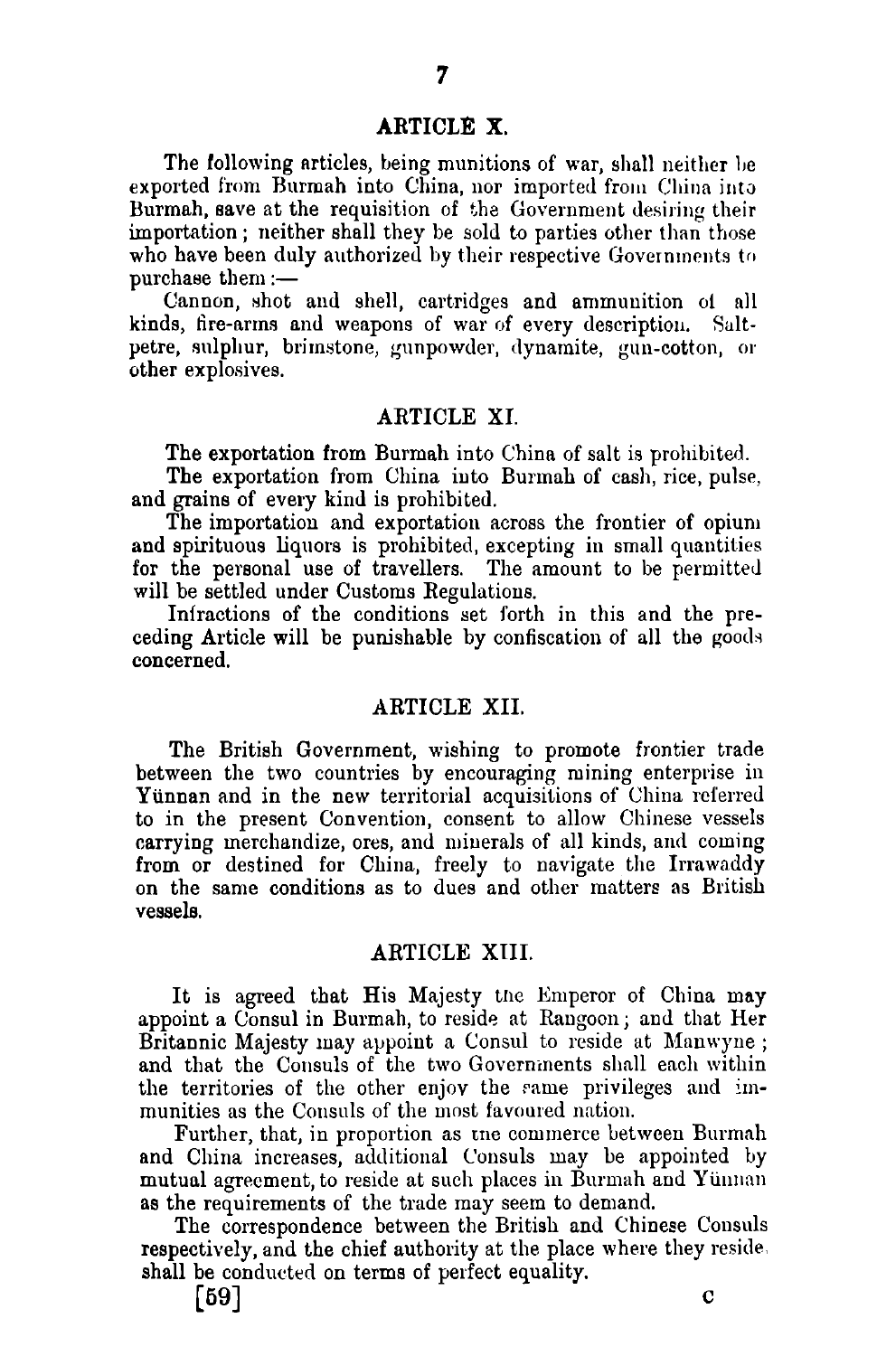#### **ARTICLE XTV.**

Passports, written in Chinese and English, and identical in terns to those issued to foreigners at the Treaty ports in China. shall, on the application of the proper British authorities, be issued to British merchants and others wishing to proceed to China from Burmah, by the Chinese Consul at Rangoon or by the Chinese anthoritics on the frontier; and Chinese subjects wishing to proceed to Burmah from China shall, on the application of any recognized Chinese official, be entitled to receive similar passports from Her Britannic Majesty's Consul at Manwyne or other convenienl places in China where there may be **a** British Consular d%cer.

#### ARTICLE XV.

Should criminals, snbjects of either country, take refuge in the territory of the other, they shall, on due requisition being made, be searched for, and, on reasonable presumption of their guilt being established, they shall be surrendered to the authorities demanding their extradition.

"Due requisition" shall be held to mean the demand of any functionary of either Government possessing a seal of office, and the demand may be addressed to the nearest frontier officer of the country in which the fugitive has taken refuge.

#### ARTTCLE XVI.

With a view to improving the intercourse between the two countries, and placing the Chinese Consul at Rangoon in communication with the High Provincial Authorities in Yunnan, the High Contracting Parties undertake to connect the telegraphic systems of the two countries with each other as soon as the necessary arrangements can be made; the line will, however, at first only be used for the transmission of official telegrams and of general messages for and from Burmah and the Province of Yünnau.

#### ARTICLE XVII.

It is agreed that subjects of the two Powers shall each within the territories of the other enjoy all the privileges, immunities, and advantages that may have been, or may hereafter be, accorded to the subjects of any other nation.

#### ARTICLE XVIII.

It is agreed that the commercial stipulations contained in the plesent Convention being of a special nature and the result of mutual concessions, consented to with a view to adapting them to local conditions and the peculiar necessities of the Burmah-Cbina